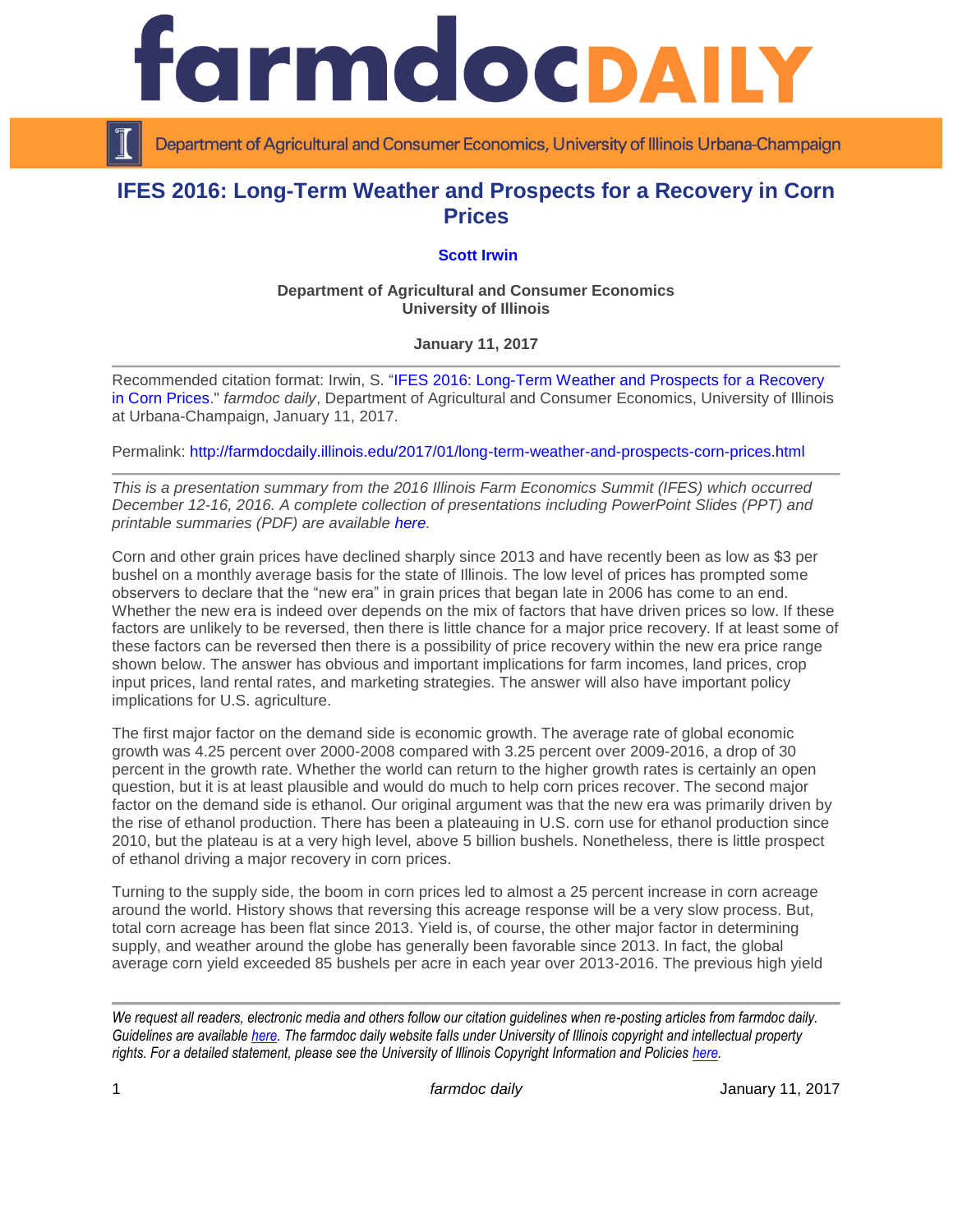on a global basis was 83 bushels. So, good yields have certainly contributed to the current surplus in the corn market and low prices.

The influence of the recent run of good weather on corn yields may be under-appreciated. One way of looking at this question is to ask what would have happened in the last four years if global corn yields had been at trend values instead of the high averages actually observed. On net, the above-trend yields since 2013 have added about 1.7 billion bushels to world corn ending stocks, or about one-third of the average level of ending stocks over 2000-2012.

So, what are the odds that the current run of good weather will end in the near future and lift corn prices? Long-term data on U.S. corn yields provides a useful perspective on this particular question. The above chart shows the percentage deviations from U.S. corn trend yields over 1895-2016, and these deviations can be considered the net impact of weather on yields. This data suggests the last 20 years have been among the best runs of favorable weather in the modern history of U.S. corn production. For all practical purposes, the U.S. has only had one truly bad corn crop (2012) in the last 20 years. There have been other years of below-trend yields but these have been relatively modest from a long-term perspective.

In sum, the combination of good weather and good yields has been a major contributor to the current episode of low corn prices. While we cannot predict when the current run of good weather will end, history suggests the current run is unusual and rather long in the tooth.